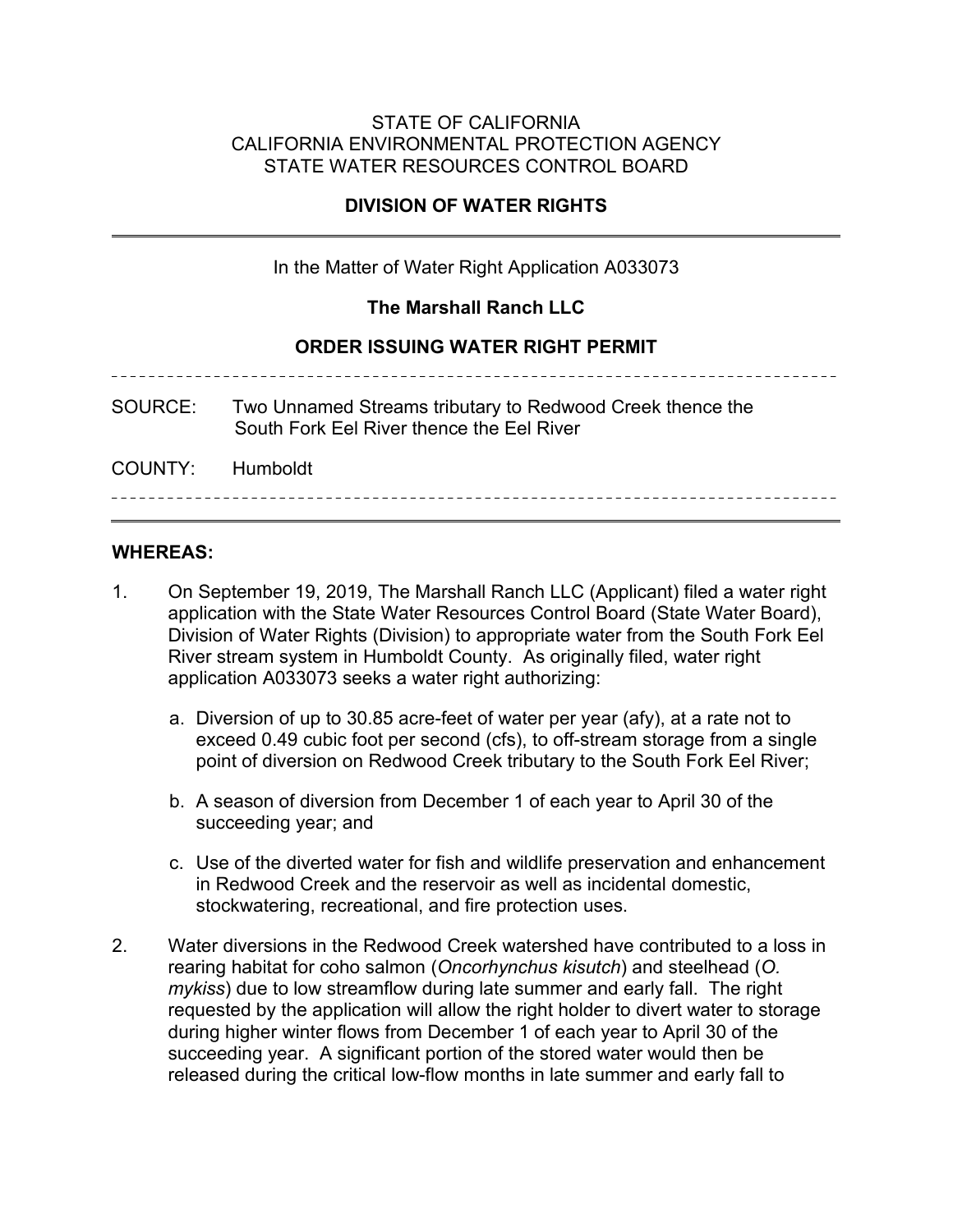provide water for instream fishery needs. Stored water would also be used for incidental domestic, stockwatering, and fire protection uses.

- 3. On September 10, 2020, the State Water Board provided public notice of the application. Protests were received from the California Department of Fish and Wildlife, National Marine Fisheries Service, Cecelia Lanman, and James and Joan Courtois. All of the protests have been resolved or withdrawn.
- 4. On October 5, 2021, the applicant filed a minor change request to modify the application by changing the point of diversion, reducing the storage amount and diversion rate, and changing the place of use for instream uses. The minor change was approved by the State Water Board on June 7, 2022. As changed, the water right application seeks a water right authorizing:
	- a. Diversion of up to 20 afy, at a rate not to exceed 0.49 cfs, to off-stream storage from two points of diversion located on two unnamed streams tributary to Redwood Creek thence the South Fork Eel River;
	- b. A season of diversion from December 1 of each year to April 30 of the succeeding year; and
	- c. Use of the diverted water for fish and wildlife preservation and enhancement in Redwood Creek and the reservoirs as well as incidental domestic, stockwatering, and fire protection uses.
- 5. The State Water Board has determined that there is unappropriated water available in the two unnamed streams to serve the right requested by the application. State Water Board staff reviewed the water availability analysis that was prepared and submitted by the Applicant's agent. Based on the analysis, water is available to serve the right requested by the application without injury to prior rights and in consideration of the amounts of water required for preservation and enhancement of downstream fish and wildlife resources.
- 6. Under the California Environmental Quality Act (CEQA), Humboldt County is the lead agency for preparation of environmental documentation for the application. On January 6, 2022, Humboldt County adopted a Mitigated Negative Declaration (MND) (State Clearinghouse Number 2019109088) for the project. Humboldt County issued a Notice of Determination (NOD) on February 2, 2022 and issued an addendum to the MND on February 18, 2022. As a CEQA responsible agency, the State Water Board must consider the environmental documentation prepared by the lead agency and any other relevant evidence in the record and must reach its own conclusions on whether and how to approve the project involved. (Cal. Code Regs., tit. 14, § 15096, subd. (a).). The State Water Board has considered the MND and addendum in deciding whether to approve the application. Changes and alterations have been required in and incorporated into the project which avoid or substantially lessen the significant environmental effects on environmental resources within the State Water Board's purview, as